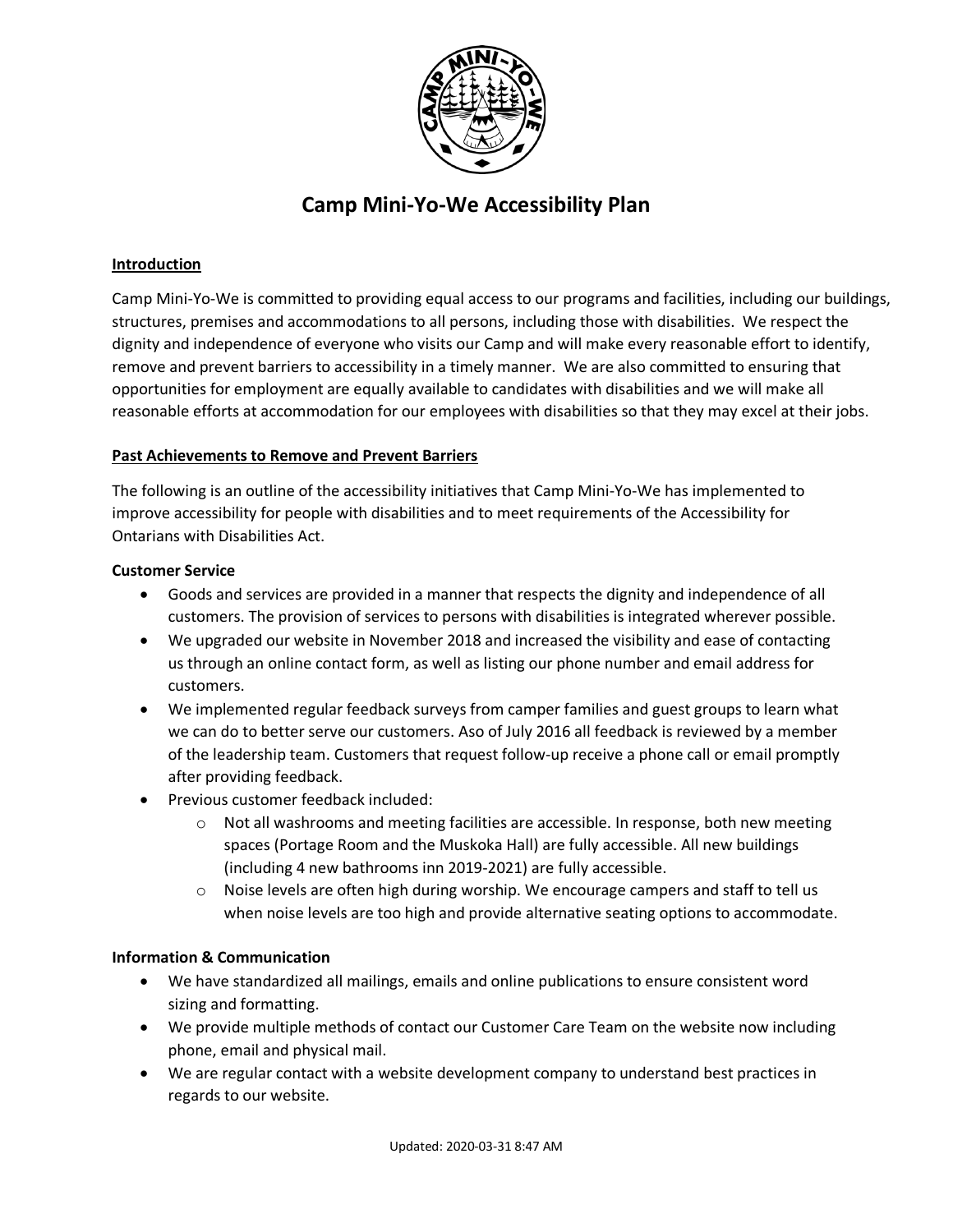#### **Employment**

- We encourage all qualified candidates to apply for employment or volunteer opportunities.
- The summer staff and internship application process is online and each section of the application is explained in written text. Employment and volunteer applications can be provided in a paper format upon request.
- Applicants are provided with telephone and email contact information so that they can contact the organization if they require an accommodation at any point during the hiring/employment process.
- Camp Mini-Yo-We will work with hired individuals who request accommodation to develop an effective plan for the best accessibility in their physical work environment, their duties and the provision of feedback and evaluations.

## **Training**

• All staff and volunteers are required to receive training on how to appropriately interact with individuals with disabilities prior to the camp season, according to the Accessibility for Ontarians with Disabilities Act.

# **Design of Public Spaces**

- Our year-round facility now has ramps leading to all building types (sleeping accommodations, dining hall, washrooms, meeting spaces, etc.).
- New washrooms have been designed around being barrier-free.

## **Other**

- During summer camp, songs typically include both the written words and actions.
- Our team is willing and eager to work with people to adapt programming to the abilities and assistive devices of guests. For example, we provide alternative seating locations during singing if it is too loud and alternative programming for children that cannot go swimming or participate in certain activities.

#### **Strategies and Actions**

The following are projects and programs planned to continue to access and meet the requirements of the Accessibility for Ontarians with Disabilities Act and to remove barriers to people with disabilities.

#### **Customer Service**

- Camp Mini-Yo-We will continue to evaluate programming and activities to ensure accessibility and compliance with AODA.
- Camp Mini-Yo-We will continue to provide accessible customer service through phone, in person, e-mail and contact forms and will review and respond to customer service feedback to ensure accessibility and compliance with AODA.

# **Information & Communications**

- Camp Mini-Yo-We will evaluate the accessibility of it's website and continue to work towards making it more accessible for customers.
- Camp Mini-Yo-We will ensure staff are aware of the opportunity to inform supervisors of the need for alternative accessibility and accommodation.